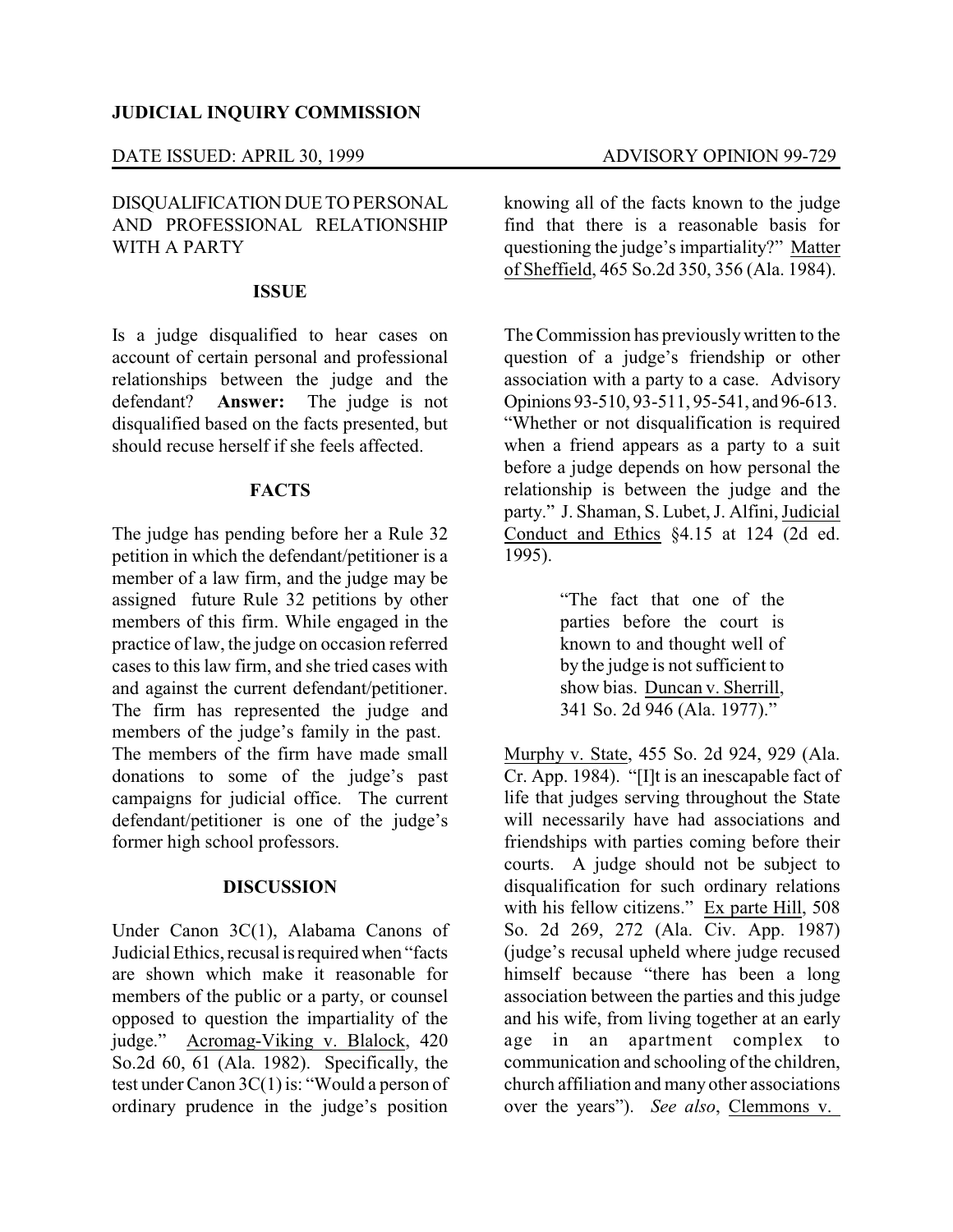State, 469 So. 2d 1324 (Ala. Crim. App. 1985) ("That the trial judge and victim knew each other and possibly enjoyed a friendship both professionally and socially is not reason enough to require the judge to recuse himself").

The Commission finds no basis for reasonably questioning the judge's impartiality in either the fact that the judge while engaged in the practice of law had on occasion referred cases to a particular firm and tried cases with and against the current defendant/petitioner, or the fact that the defendant/petitioner is one of the judge's former high school professors. *See* Advisory Opinion 96-613 (the judge and a party attended the Air Force Academy at the same time); and Advisory Opinion 95-541 (the judge and a party attended the same Sunday school class). The facts provided do not suggest the type of close personal friendship that would *ipso facto* cast reasonable doubt on the judge's impartiality, thereby requiring disqualification under Canon 3C(1). *Compare*, Bryars v. Bryars, 485 So.2d 1187 (Ala. Civ. App. 1986).

The Commission has long held that a judge is disqualified to hear cases in which a party is represented by an attorney currently representing the judge or the judge's spouse in<br>unrelated litigation. See, e.g., Advisory See, e.g., Advisory. Opinions 80-74, 82-168, 88-337, 89-373, 92- 443, and 95-588. However, such disqualification ordinarily extends only to the attorney actually representing the judge or the judge's spouse and not to other members of the same firm. Advisory Opinions 88-337, 93-494, 96-616, and 97-643. Moreover, absent any extraordinary additional circumstances causing a continued question as to impartiality, a judge is not disqualified to hear an action after a circumstance causing the

judge to be disqualified ceases to exist. *E.g.*, Advisory Opinions 92-454, 96-605, 96-606, 96-616, 96-617, 98-692, and 98-714. Thus, the Commission has held that a judge is not disqualified to hear a case because an attorney in the case previously represented the judge or the judge's spouse, absent the existence of unusual additional circumstances causing a continued question as to the judge's impartiality.

The Commission also previously has held that a judge is not disqualified in a proceeding merely because he or she received campaign contributions from a litigant. Advisory Opinions 84-213, 84-227, and 96-613. Unless additional special circumstances exist which cause the judge's impartiality to reasonably be questioned, disqualification is not required by such contributions. Advisory Opinions 84- 227 and 96-607.

In the instant situation, the mere fact of the relationships described is insufficient *per se* to require disqualification. Assuming that the judge feels she is able to fairly preside in the case, it is the opinion of the Commission that she is not disqualified.

# **REFERENCES**

Acromag-Viking v. Blalock, 420 So.2d 60 (Ala. 1982).

Alabama Advisory Opinions 80-74, 82-168, 84-213, 84-227, 88-337, 89-373, 92-443, 92- 454, 93-494, 93-510, 93-511, 95-541, 95-588, 96-605, 96-606, 96-607, 96-613, 96-616, 96- 617, 97-643, 98-692, and 98-714.

Alabama Canons of Judicial Ethics, Canons  $3C(1)$ .